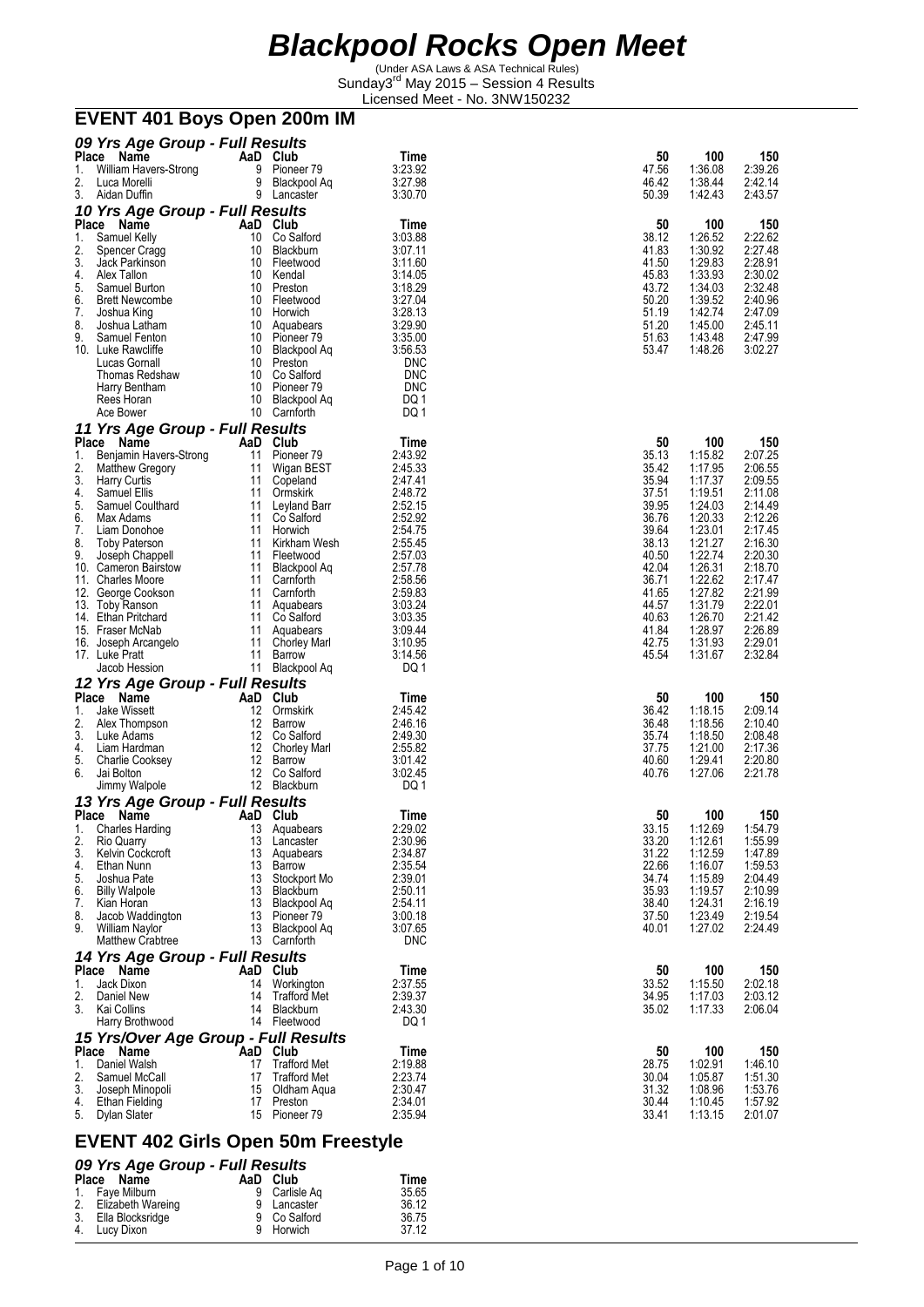| 5.       | Mia Smith                                                      | 9                     | Pioneer 79                                 | 37.18               |
|----------|----------------------------------------------------------------|-----------------------|--------------------------------------------|---------------------|
| 6.<br>7. | Isobelle Robb<br>Hannah McMillan                               | 9<br>9                | Tyldesley<br>Carnforth                     | 37.58<br>37.84      |
| 8.       | Asha Turner-Tarr                                               | 9                     | Ellesmere Co                               | 37.89               |
|          | 9. Gabrielle Booth                                             | 9                     | Oldham Aqua                                | 39.18               |
|          | 10. Maia Bishop<br>11. Zara Wilson                             | 9<br>9                | Carnforth<br>Carnforth                     | 39.61<br>39.72      |
|          | 12. Emily Gaskell                                              | 9<br>9                | Wigan BEST                                 | 39.87               |
|          | 13. Rachel Waters                                              | $\overline{9}$        | Pioneer <sub>79</sub>                      | 40.04               |
|          | 14. Lily Lamb-Piercy<br>15. Millie Newsham                     | 9                     | Wigan<br>Blackpool Aq                      | 40.18<br>40.47      |
|          | 16. Alice Jones                                                | ġ                     | Preston                                    | 40.86               |
|          | 17. Rachel Williamson<br>18. Arwen Bosworth                    | 9<br>9                | Garstang<br>Aquabears                      | 41.04<br>41.07      |
|          | 19. Ellie Ashton                                               | $\frac{9}{9}$         | Oldham Aqua                                | 41.74               |
|          | 20. Charlotte Robinson                                         |                       | Blackpool Aq                               | 41.81               |
|          | 21. Ellie Jenkins<br>22. Erin McNeil                           | 9<br>ğ                | Carnforth<br>Garstang                      | 41.87<br>42.46      |
|          | 23. Jessie Peel                                                | 9                     | Preston                                    | 42.92               |
|          | 24. Emily Latham<br>25. Sarah Brook                            | 9<br>$\frac{3}{9}$    | Aquabears                                  | 42.96<br>43.11      |
|          | 26. Anya White                                                 | 9                     | Blackpool Aq<br>Carnforth                  | 43.44               |
|          | 27. Isabella Blackburn-Gud                                     | 9                     | Pioneer 79                                 | 43.61               |
|          | 28. Leah Stead<br>29. Ruby Pellow                              | 9<br>9                | Aquabears<br>Ormskirk                      | 44.02<br>45.18      |
|          | 30. Katie Wilson                                               | 9<br>9                | Lancaster                                  | 45.45               |
|          | 31. Emily Harding                                              | 9                     | Aquabears                                  | 45.87               |
|          | 32. Charlotte Tilley<br>33. Eve Dorrington                     | ğ                     | Aquabears<br>Aquabears                     | 46.24<br>46.30      |
|          | 34. Dylan Dodd                                                 | 9                     | Blackburn                                  | 47.22               |
|          | Jessica Cocker                                                 | 9                     | Oldham Aqua                                | DQ 2                |
| Place    | 10 Yrs Age Group - Full Results<br>Name                        | AaD                   | Club                                       | Time                |
| 1.       | <b>Holly Maxwell</b>                                           | 10                    | Kirkham Wesh                               | 31.88               |
|          | 2. Beth Hartwell                                               | 10<br>10              | Pioneer 79                                 | 32.26               |
|          | 3. Kirsten Dronsfield<br>4. Naomi Ward                         | 10                    | Aquabears<br>Carlisle Aq                   | 32.57<br>33.37      |
|          |                                                                | 10                    | Lancaster                                  | 33.68               |
|          | 5. Heidi Coldwell<br>5. Meadow Dronsfield<br>7. Jessica Prokas | 10<br>10 <sup>°</sup> | Aquabears<br>Carlisle Aq                   | 33.68<br>33.73      |
|          | 8. Beth Hyland<br>9. Olivia Sheehan                            | 10                    | Trafford Met                               | 34.06               |
|          |                                                                | 10<br>10              | Wigan BEST                                 | 34.41               |
|          | 10. Caitlin Deegan<br>11. Rebecca Thomas Reid                  | 10                    | Kendal<br>Kirkham Wesh                     | 34.86<br>35.25      |
|          | 11. Jessica Murray                                             | 10                    | Co Salford                                 | 35.25               |
|          | 13. Ellie Howley<br>14. Rachel Hornby                          | 10<br>10              | Carnforth<br>Tyldesley                     | 35.54<br>35.65      |
|          | 15. Lily Smith                                                 | 10                    | Barrow                                     | 35.68               |
|          | 16. Poppy Bridge<br>17. Amelia Woods                           | 10<br>10              | Blackpool Aq<br>Fleetwood                  | 35.81<br>35.92      |
|          | 18. Wiktoria Wodz                                              | 10                    | Co Salford                                 | 35.98               |
|          | 19. Grace Buschini                                             | 10                    | Fleetwood                                  | 36.15               |
|          | 20. Daisy Poole<br>21. Emelie Byrom                            | 10<br>10              | Tyldesley<br>Oldham Aqua                   | 36.18<br>36.78      |
|          | 22. Lola Baron                                                 | 10                    | Blackburn                                  | 36.90               |
| 23.      | Phoebe Haughton-Mitche<br>23. Ella Prescott                    | 10<br>10              | Kirkham Wesh<br>Ormskirk                   | 36.96<br>36.96      |
|          | 25. Isobel Cammish                                             | 10                    | Co Salford                                 | 37.11               |
|          | 26. Sacha Robb                                                 | 10                    | Carnforth                                  | 37.16               |
|          | 27. Jessica Simpson<br>28. Maisie Allonby                      | 10<br>10              | Pioneer 79<br>Ulverston                    | 37.43<br>37.45      |
|          | 29. Molly Jones                                                | 10                    | Ormskirk                                   | 37.50               |
|          | 30. Keira Telford<br>31. Emma Mews                             | 10<br>10              | Copeland<br>Preston                        | 37.77<br>38.04      |
|          | 32. Erika Reid                                                 | 10                    | Blackpool Aq                               | 38.46               |
|          | 33. Emma Pomfret<br>34. Jessica Zhou                           | 10<br>10              | Blackpool Aq                               | 38.56               |
|          | 35. Katelyn Croasdale-Cleg                                     | 10                    | Blackpool Aq<br>Preston                    | 38.88<br>39.26      |
|          | 36. Jennifer McGarty                                           | 10                    | Aquabears                                  | 39.49               |
|          | 37. Mia-Louise Pilkington<br>38. Isabelle New                  | 10<br>10              | <b>Chorley Marl</b><br><b>Trafford Met</b> | 39.67<br>40.12      |
|          | 39. Leah Ralph                                                 | 10                    | Barrow                                     | 40.72               |
|          | 40. Rosie Pollitt<br>41. Katherine Mangan                      | 10<br>10              | Lancaster<br>Preston                       | 41.90<br>42.19      |
|          | 42. Louise Stritch                                             | 10                    | Preston                                    | 42.73               |
|          | 43. Amy Peacock                                                | 10                    | Lancaster                                  | 42.84               |
|          | 44. Eleanor New<br>45. Lois Vaughan                            | 10<br>10              | <b>Trafford Met</b><br>Aquabears           | 43.31<br>44.27      |
|          | 46. Jessica Loxam                                              | 10                    | Lancaster                                  | 45.49               |
|          | 47. Anna Sutton<br>Olivia Holme                                | 10<br>10              | Preston<br>Fleetwood                       | 46.84<br><b>DNC</b> |
|          | 11 Yrs Age Group - Full Results                                |                       |                                            |                     |
|          | Place Name                                                     | AaD                   | Club                                       | Time                |
| 1.<br>2. | Eve Corrigan<br>Mia Radcliffe-Dudley                           | 11<br>11              | Bury & Elton<br>Oldham Aqua                | 30.35<br>30.47      |
| 3.       | Mia Greenough                                                  | 11                    | Wigan BEST                                 | 31.11               |
| 4.<br>5. | Kimberley Burston                                              | 11<br>11              | Oldham Aqua                                | 32.10               |
| 6.       | Ellie Mullins<br>Freya Steele                                  | 11                    | Kirkham Wesh<br>Kirkham Wesh               | 32.21<br>32.47      |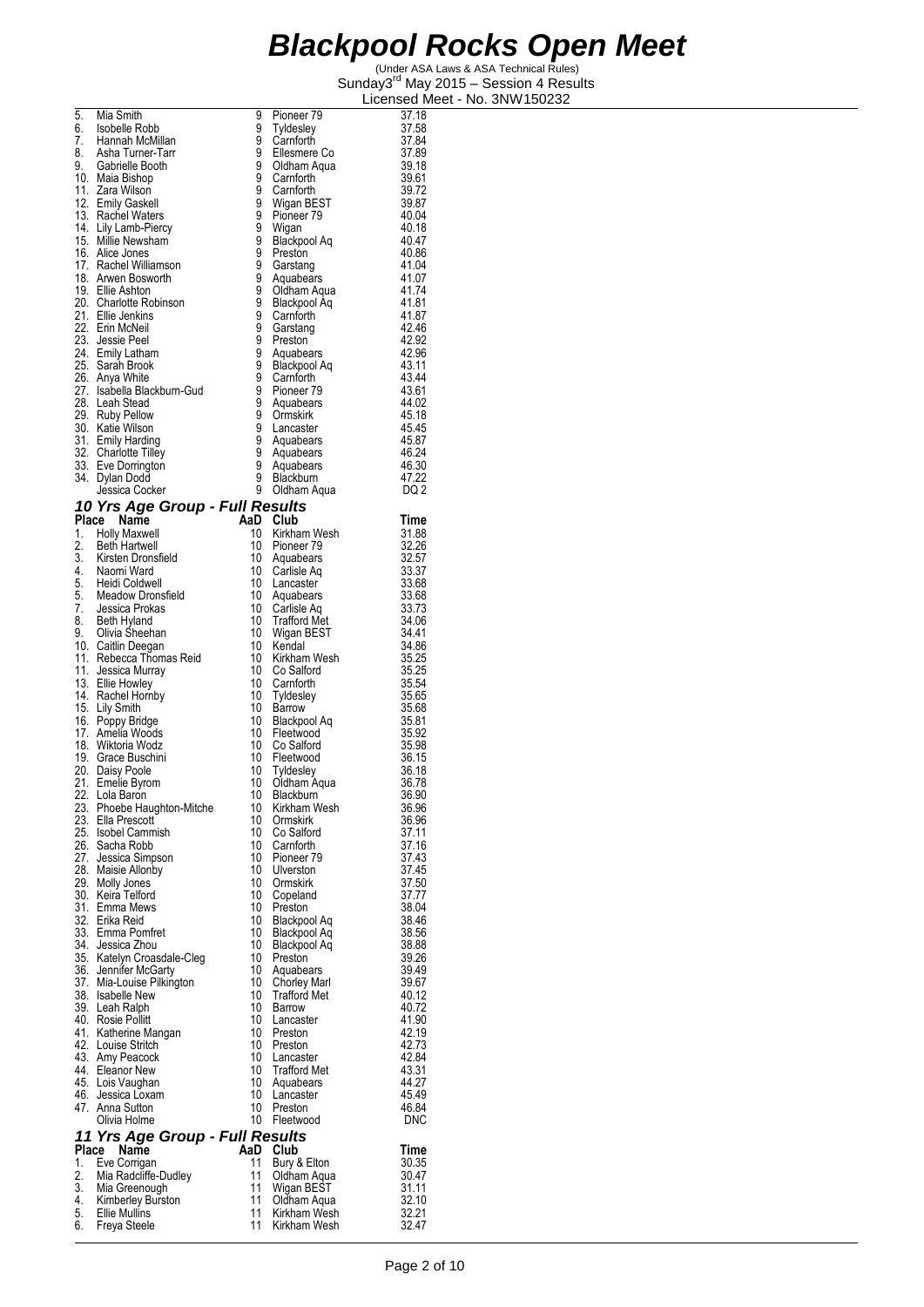| 7.       | Stephanie Atkinson                         | 11              | Horwich                          | 32.74          |
|----------|--------------------------------------------|-----------------|----------------------------------|----------------|
| 8.       | Leah Edwards                               | 11              | Co Salford                       | 33.10          |
| 9.       | Emily Unsworth                             | 11              | Aquabears                        | 33.27          |
|          | 10. Alexandra Brophy                       | 11              | Kirkham Wesh                     | 33.34          |
|          | 11. Alice Sands                            | 11              | Carnforth                        | 33.37          |
|          | 12. Lois Postlethwaite                     | 11              | Barrow                           | 33.49          |
|          | 13. Natalie Charlesworth                   | 11              | Garstang                         | 33.57          |
|          | 14. Emma Hughes                            | 11              | Aquabears                        | 33.61          |
|          | 15. Niamh Shuttleworth                     | 11              | Copeland                         | 33.67          |
|          | 16. Sarah Ransome                          | 11              | Aquabears                        | 33.70          |
|          | 17. Isobel Kelly                           | 11              | Kendal                           | 34.27          |
|          | 18. Sophia Singleton                       | 11              | Fleetwood                        | 34.55          |
|          | 19. Aimee Lawrence                         | 11              | Co Salford                       | 34.56          |
|          | 20. Ruby Charmak                           | 11              | Garstang                         | 34.61          |
|          | 21. Alice Robins<br>22. Alice Eastwood     | 11<br>11        | Bury & Elton<br>Kendal           | 34.81          |
|          |                                            | 11              | Fleetwood                        | 34.89<br>34.91 |
|          | 23. Leeza McHugh<br>24. Millie Waddington  | 11              | Pioneer 79                       | 34.99          |
|          | 25. Georgia Thomson                        | 11              | Ormskirk                         | 35.13          |
|          | 26. Sophie Milburn                         | 11              | Carlisle Aq                      | 35.24          |
|          | 27. Emily Nuttall                          | 11              | Pioneer 79                       | 35.65          |
|          | 28. Emily Wilson                           | 11              | Lancaster                        | 35.72          |
|          | 29. Rhiannon Pellow                        | 11              | Ormskirk                         | 35.74          |
|          | 30. Emily Brook                            | 11              | Blackpool Aq                     | 35.77          |
|          | 31. Olivia Hughes                          | 11              | Co Salford                       | 36.07          |
|          | 32. Lexie Bowie                            | 11              | Blackpool Aq                     | 36.37          |
|          | 33. Lucy Mooney                            | 11              | Workington                       | 36.38          |
|          | 34. Abigail Robinson                       | 11              | Blackpool Aq                     | 36.42          |
|          | 35. Mia Williams                           | 11              | Blackpool Aq                     | 37.07          |
|          | 36. Sophia Larkin                          | 11              | Blackpool Aq                     | 37.09          |
|          | 37. Abbie Burton                           | 11              | Preston                          | 37.22          |
|          | 38. Mia Sandham                            | 11              | Workington                       | 37.25          |
|          | 39. Emily Oldham                           | 11              | Aquabears                        | 37.39          |
|          | 40. Gerie Vergara                          | 11<br>11        | Blackpool Aq                     | 37.77          |
|          | 41. Julia Morelli<br>42. Tara Williams     | 11              | Blackpool Aq                     | 38.04<br>38.28 |
|          | 43. Sarah Iddon                            | 11              | Blackpool Aq<br>Fleetwood        | 39.11          |
|          | 44. Abigail Singleton                      | 11              | Fleetwood                        | 39.30          |
|          | 45. Freya Wissett                          | 11              | Ormskirk                         | 39.44          |
|          | 46. Alicia Green                           | 11              | Kirkham Wesh                     | 39.88          |
|          | 47. Emily Ryan                             | 11              | Garstang                         | 39.98          |
|          | 48. Isabella Harkins                       | 11              | Blackpool Aq                     | 43.52          |
|          | 12 Yrs Age Group - Full Results            |                 |                                  |                |
| Place    | Name                                       |                 | AaD Club                         | Time           |
|          |                                            |                 |                                  |                |
|          |                                            | 12              |                                  |                |
| 1.<br>2. | Simone Ellson<br><b>Emily McNeill</b>      | 12              | Pioneer 79<br>Blackpool Aq       | 29.57<br>30.58 |
|          |                                            | 12              | Horwich                          | 30.59          |
|          | 3. Alisha Hogan<br>4. Caitlin Armstrong    |                 | 12 Pioneer 79                    | 30.76          |
|          | 5. Emma Blair                              | 12              | Aquabears                        | 31.07          |
|          | 6. Samantha Ashe                           |                 | 12 Blackpool Aq                  | 31.13          |
|          | 7. Izabel Forrest                          |                 | 12 Pioneer 79                    | 31.19          |
| 8.       | <b>Fallon Cooney</b>                       | 12              | Aquabears                        | 31.72          |
| 9.       | Emma Dickson                               | 12              | Aquabears                        | 32.03          |
|          | 10. Megan Jones                            | 12              | Kendal                           | 32.18          |
| 11.      | Lucy Stephenson                            | 12              | Copeland                         | 32.24          |
| 12.      | Samantha Hobson                            | 12              | Blackburn                        | 32.25          |
|          | 13. Niamh Speakman                         | 12              | Wigan BEST                       | 32.33          |
| 14.      | Madeleine Rogan                            | 12              | Pioneer 79                       | 32.53          |
|          | 15. Jessica Critchley<br>16. Josie Johnson | 12              | Garstang                         | 32.54          |
|          |                                            | 12<br>12        | Kendal                           | 32.70          |
|          | 17. Abigail Welch<br>17. Charlotte Collin  | 12              | Blackpool Aq<br>Pioneer 79       | 32.91<br>32.91 |
|          | 19. Taija Smith                            | 12              | Fleetwood                        | 33.14          |
|          | 20. Jessie Robson                          | 12              | Blackpool Aq                     | 33.27          |
|          | 21. Eleanor Fuggle                         | 12              | Colne                            | 33.32          |
|          | 21. Kiera Richmond                         | 12              | Carnforth                        | 33.32          |
|          | 23. Amelia Smith                           | 12              | Garstang                         | 33.43          |
|          | 24. Eleshia-Paige Wolstenc                 | 12              | Co Salford                       | 33.54          |
|          | 25. Elle-Sue Calderbank                    | 12              | Bury & Elton                     | 33.62          |
|          | 26. Hollie Hodkinson                       | 12              | Aquabears                        | 33.85          |
|          | 27. Kathleen Oliver                        | 12              | Bury & Elton                     | 33.94          |
|          | 28. Rebecca Hawtin                         | 12              | Garstang                         | 33.95          |
|          | 29. Alysha Garton                          | 12              | Co Salford                       | 33.96          |
|          | 30. Keira Dunstan                          | 12              | Chorley Marl                     | 34.26          |
|          | 31. Cara Jones                             | 12              | Preston                          | 34.46          |
|          | 32. Hannah Eaton<br>33. Nadia Edwards      | 12<br>12        | Lancaster<br>Aquabears           | 34.52<br>34.63 |
|          | 34. Alex Stead                             | 12              | Aquabears                        | 34.68          |
|          | 35. Imogen Collinson                       | 12              | Garstang                         | 34.75          |
|          | 36. Ellie Lomax                            | 12              | Oldham Aqua                      | 34.94          |
|          | 37. Erin Hoy                               | 12              | Ormskirk                         | 35.01          |
|          | 38. Macy Laurie                            | 12              | Oldham Aqua                      | 35.14          |
|          | 39. Mia Nobbs                              | 12 <sup>°</sup> | Pioneer 79                       | 35.38          |
|          | 40. Beth Moulton                           | 12              | Aquabears                        | 35.53          |
|          | 41. Lily Boswell                           | 12              | Fleetwood                        | 35.58          |
|          | 42. Lily Maiden                            | 12              | Kendal                           | 35.92          |
|          | 43. Pippa Dunk                             | 12              | Lancaster                        | 35.98          |
|          | 44. Holly McHugh<br>45. Ellie Thompson     | 12<br>12        | <b>Chorley Marl</b><br>Aquabears | 36.19<br>36.76 |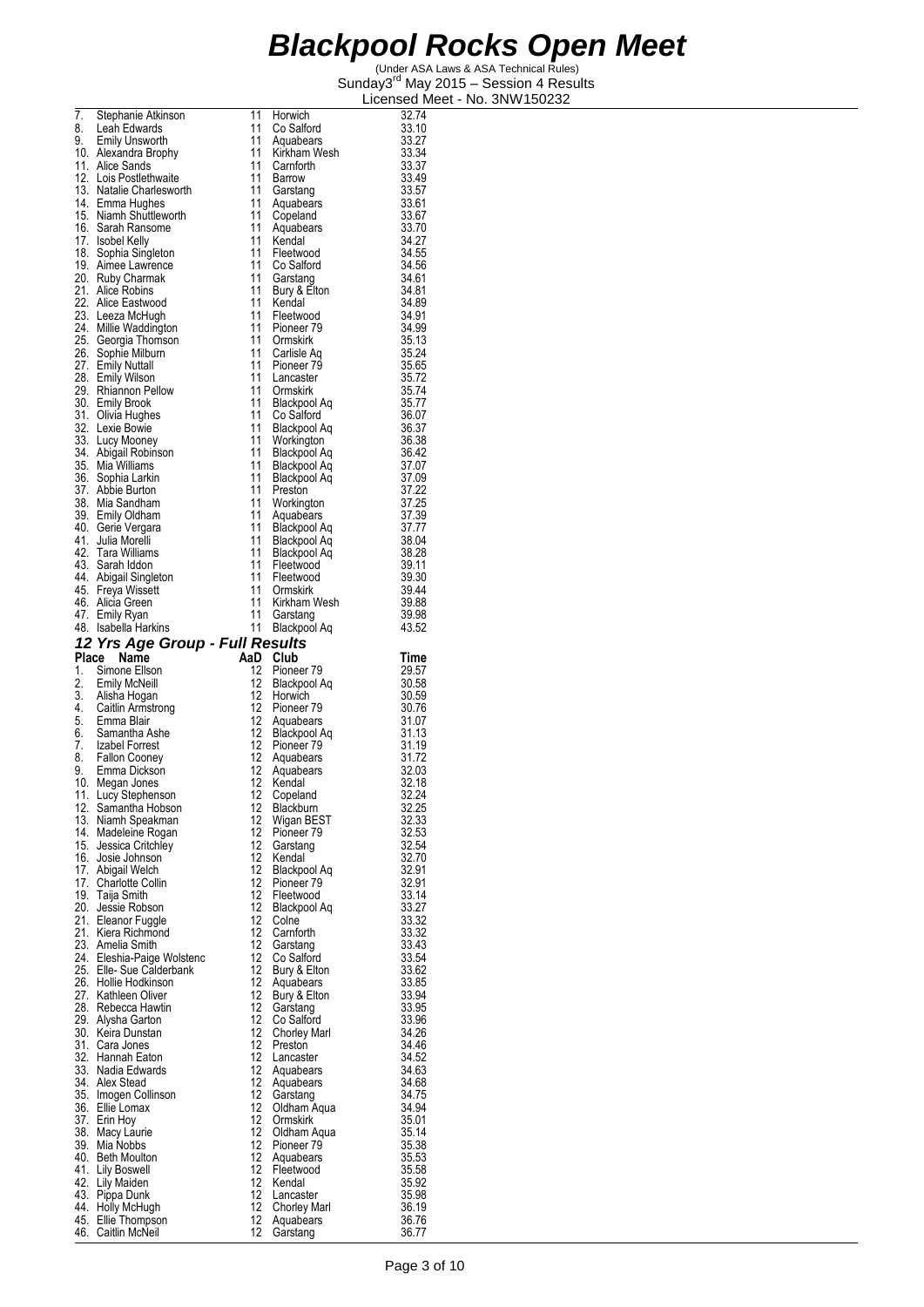(Under ASA Laws & ASA Technical Rules) Sunday3<sup>rd</sup> May 2015 - Session 4 Results Licensed Meet - No. 3NW150232

|       |                                                                                |     |                       | -100.10            |
|-------|--------------------------------------------------------------------------------|-----|-----------------------|--------------------|
|       | 47. Isobel Pauline                                                             | 12  | Aquabears             | 36.80              |
|       | 48. Jessica Martin                                                             | 12  | Ormskirk              | 36.95              |
|       | 49. Emily Dorrington                                                           | 12  | Aquabears             | 37.01              |
|       |                                                                                |     |                       |                    |
|       | 50. Hermione Worrall                                                           | 12  | Aquabears             | 37.14              |
|       | 13 Yrs Age Group - Full Results                                                |     |                       |                    |
| Place | Name                                                                           | AaD | Club                  | Time               |
|       | 1. Ella Bergin-Williams                                                        | 13  | Oldham Aqua           | 30.23              |
|       |                                                                                | 13  |                       |                    |
|       | 2. Daisy Jones                                                                 |     | Biddulph              | 30.34              |
|       |                                                                                | 13  | Co Salford            | 30.50              |
|       | 3. Amelia MacLaren<br>4. Emma White                                            | 13  | Wigan BEST            | 30.57              |
|       | 5. Hannah Sheehan                                                              | 13  | Wigan BEST            |                    |
|       | 6. Ellie Pomfret                                                               | 13  | Blackpool Aq          | 30.87<br>30.93     |
|       | 7. Alex Donohoe                                                                | 13  | Horwich               | 31.11              |
|       |                                                                                | 13  |                       | 31.16              |
|       | 8. Kara Pedley                                                                 |     | Pioneer <sub>79</sub> |                    |
|       | 9. Samantha Bruce                                                              | 13  | Stockport Mo          | 31.30              |
|       | 10. Fern McGovern                                                              | 13  | Blackpool Aq          | 31.33              |
|       | 11. Catherine Corless                                                          | 13  | Aquabears             | 31.55              |
|       | 12. Ellie Ward                                                                 | 13  | Pioneer <sub>79</sub> | 31.56              |
|       | 13. Emily Sharpe                                                               | 13  | Pioneer 79            | 32.01              |
|       | 14. Sydney Atkinson                                                            | 13  | Barrow                | 32.12              |
|       | 15. Katie Jones                                                                | 13  |                       | 32.31              |
|       |                                                                                |     | Blackpool Aq          |                    |
|       | 16. Eleanor Rea                                                                | 13  | Ormskirk              | 32.60              |
|       | 17. Lydia Denby                                                                | 13  | Carnforth             |                    |
|       | 18. Gemma Croft                                                                | 13  | Oldham Aqua           | 32.77<br>32.87     |
|       | 19. Daisy Pollitt                                                              | 13  | Lancaster             | 33.10              |
|       | 20. Erin Leaver                                                                | 13  | Pioneer 79            | 33.41              |
|       | 21. Sophie Tait                                                                | 13  | <b>Trafford Met</b>   | 34.19              |
|       | 22. Charlotte Butterworth                                                      | 13  | Pioneer <sub>79</sub> | 34.94              |
|       |                                                                                |     |                       |                    |
|       | 23. Charlotte Peacock                                                          | 13  | Lancaster             | 35.08              |
|       | 24. Ella Bleasdale                                                             | 13  | Co Salford            | 35.68              |
|       | 14 Yrs Age Group - Full Results                                                |     |                       |                    |
|       | Place Name                                                                     | AaD | Club                  | Time               |
|       |                                                                                |     |                       |                    |
|       | 1. Holly Salisbury                                                             | 14  | Carnforth             | 29.05              |
| 2.    | Aimee Banks                                                                    | 14  | Carnforth             | 29.14              |
|       | 3. Libby Steele<br>4. Ellie Fox<br>5. Clima Nichol                             | 14  | Kirkham Wesh          | $30.53$<br>$30.75$ |
|       |                                                                                | 14  | Blackpool Aq          |                    |
|       | 5. Olivia Nicholls                                                             | 14  | Pioneer 79            | 30.76              |
|       | 6. Jessica Hobson<br>7. Joanna Flowers                                         | 14  | Blackburn             | 31.09              |
|       |                                                                                | 14  | Blackpool Aq          |                    |
|       |                                                                                | 14  |                       | 31.18<br>31.35     |
|       |                                                                                |     | Wigan BEST            |                    |
|       |                                                                                | 14  | Oldham Aqua           | 31.52              |
|       | 8. Grace Taylor<br>9. Chloe Davey<br>10. Chloe McLoughlin<br>11. Arina Klujeva | 14  | Blackpool Aq          | 31.57              |
|       |                                                                                | 14  | Co Salford            | 31.84              |
|       | 12. Mary Kemp                                                                  | 14  | Fleetwood             | 32.03              |
|       | 13. Sadie Spencer                                                              | 14  | Carnforth             | 32.09              |
|       | 14. Phoebe Collinson                                                           | 14  | Garstang              | 32.57              |
|       | 15. Tilly Bowie                                                                | 14  | Blackpool Aq          | 32.98              |
|       | 16. Amy Shaw                                                                   | 14  |                       | 33.17              |
|       |                                                                                |     | Lancaster             |                    |
|       | 17. Leah Fraser                                                                | 14  | <b>Trafford Met</b>   | 35.23              |
|       | Holly Jones                                                                    | 14  | Biddulph              | DQ 4               |
|       | 15 Yrs/Over Age Group - Full Results                                           |     |                       |                    |
|       | Place Name<br>AaD                                                              |     | Club                  | Time               |
|       | 1. Jessica Calderbank                                                          | 17  |                       | 28.74              |
|       |                                                                                |     | Bury & Elton          |                    |
| 2.    | <b>Emily Reay</b>                                                              | 15  | Kendal                | 29.08              |
| 3.    | Corien Saul                                                                    | 17  | Garstang              | 29.86              |
| 3.    | <b>Emily Hall</b>                                                              | 15  | Wigan BEST            | 29.86              |
| 5.    | Jasmine Simpson                                                                | 15  | Oldham Aqua           | 30.15              |
| 6.    | Annabelle McBratney                                                            | 16  | Barrow                | 30.62              |
| 7.    | Kathryn Judkins                                                                | 18  | Aquabears             | 30.67              |
| 8.    |                                                                                | 16  | Preston               | 30.96              |
|       | Georgia Riley                                                                  |     |                       |                    |
| 9.    | Amelia Sykes                                                                   | 15  | Lancaster             | 30.98              |
| 10.   | Georgia Howarth                                                                | 15  | Aquabears             | 31.49              |
|       | 11. Rebecca Moore                                                              | 15  | Preston               | 31.67              |
|       | 12. Emily Armstrong                                                            | 15  | Preston               | 31.75              |
|       | 13. Eleanor Moss                                                               | 15  | Garstang              | 31.93              |
|       | 14. Amy Reay                                                                   | 16  | Kendal                | 32.76              |
|       | 15. Celina Hart                                                                | 15  | Lancaster             | 33.27              |
|       |                                                                                |     |                       |                    |
|       | EVENT 402 Boys Open 50m Backstroke                                             |     |                       |                    |

#### **EVENT 403 Boys Open 50m Backstroke**  *09 Yrs Age Group - Full Results*

| 09 The Age Oroup - Tull Results |     |              |       |         |
|---------------------------------|-----|--------------|-------|---------|
| <b>Place</b><br>Name            | AaD | Club         | Time  | PI./Ht. |
| McKennzie Ronson Horro<br>1.    | 9   | Carnforth    | 41.07 |         |
| 2.<br>Elliot Woodburn           | 9   | Kendal       | 41.95 |         |
| 3.<br>William Havers-Strong     | 9   | Pioneer 79   | 42.79 |         |
| James Hawtin<br>4.              | 9   | Garstang     | 42.92 |         |
| 5.<br><b>Matthew Hall</b>       | 9   | Workington   | 43.18 |         |
| 6.<br>Aidan Duffin              | 9   | Lancaster    | 44.82 |         |
| 7.<br>Luca Morelli              |     | Blackpool Ag | 44.92 |         |
| 8.<br><b>Bailey Crowley</b>     | 9   | Fleetwood    | 45.53 |         |
| 9.<br>Seth Edwards              |     | Aquabears    | 45.79 |         |
| 10. Bradley Slater              | 9   | Pioneer 79   | 46.17 |         |
| 11. Ashton Pharoah              | 9   | Barrow       | 47.10 |         |
| 12. Adam Jones                  | 9   | Ulverston    | 49.87 |         |
| 13. Elliott Turner              |     | Blackpool Aq | 51.87 |         |
| 14. Owain Heathcote-Jones       | 9   | Preston      | 55.23 |         |
| 10 Yrs Age Group - Full Results |     |              |       |         |
| Name<br><b>Place</b>            | AaD | Club         | Time  | PI./Ht. |
|                                 |     |              |       |         |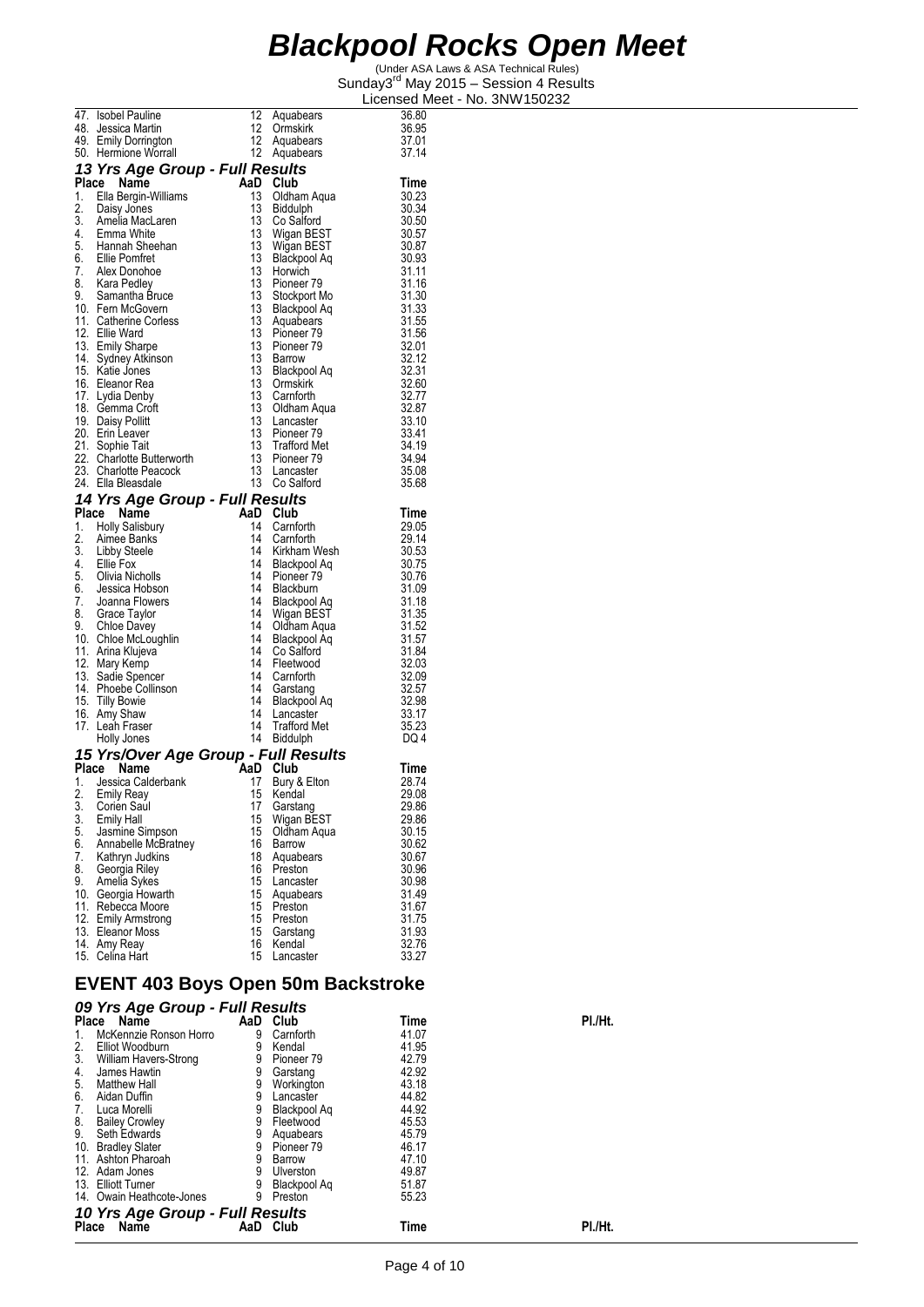| 1.       | Daniel Gregory                                  | 10       | Horwich                          | 39.04                    |         |
|----------|-------------------------------------------------|----------|----------------------------------|--------------------------|---------|
| 2.       | Sam Gallagher                                   | 10       | Barrow                           | 39.38                    |         |
| 3.       | Ace Bower                                       | 10       | Carnforth                        | 40.73                    |         |
| 4.       | Spencer Cragg                                   | 10       | Blackburn                        | 41.02                    |         |
| 5.<br>6. | Adam Dickson<br>Samuel Kelly                    | 10<br>10 | Aquabears<br>Co Saltord          | 41.21<br>41.30           |         |
| 7.       | Dylan Price                                     |          | 10 Lancaster                     | 41.48                    |         |
| 8.       | Samuel Burton                                   |          | 10 Preston                       | 41.57                    |         |
| 9.       | Connor Hartley                                  |          | 10 Aquabears                     | 42.50                    |         |
|          | 10. Joshua King                                 |          | 10 Horwich                       | 42.83                    |         |
|          | 11. Jake Cooper                                 |          | 10 Pioneer 79                    | 43.16                    |         |
|          | 12. Samuel Fenton<br>13. Luke Batty S9          |          | 10 Pioneer 79<br>10 Horwich      | 43.99<br>44.43           |         |
|          | 14. Nathan Ritchie                              |          | 10 Barrow                        | 44.45                    |         |
|          | 15. Alex Tallon                                 |          | 10 Kendal                        | 44.90                    |         |
|          | 16. Tuncay Ozturk                               |          | 10 Fleetwood                     | 45.07                    |         |
|          | 17. Luke Jones                                  |          | 10 Fleetwood                     | 45.64                    |         |
|          | 18. Luke Rawcliffe<br>19. Daniel Heyes          |          | 10 Blackpool Aq<br>10 Blackburn  | 46.15<br>46.43           |         |
|          | 20. Finley Quayle                               |          | 10 Copeland                      | 46.88                    |         |
|          | 21. Declan McLoughlin                           |          | 10 Blackpool Aq                  | 47.21                    |         |
|          | 22. Billy Testa-O'Neill                         |          | 10 Pioneer 79                    | 50.10                    |         |
|          | Lucas Gornall                                   |          | 10 Preston                       | DNC                      |         |
|          | Harry Bentham<br>Daniel Fuggle                  | 10<br>10 | Pioneer 79<br>Colne              | <b>DNC</b><br>DQ 5       |         |
|          | Ryan Nunn                                       |          | 10 Barrow                        | DQ T 1L                  |         |
|          | 11 Yrs Age Group - Full Results                 |          |                                  |                          |         |
| Place    | Name                                            |          | AaD Club                         | Time                     | PI./Ht. |
| 1.       | <b>Toby Paterson</b>                            | 11       | Kirkham Wesh                     | 35.20                    |         |
| 2.       | <b>Matthew Minnican</b>                         | 11       | Barrow                           | 35.29                    |         |
| 3.       | <b>Matthew Bordiuk</b>                          | 11       | Oldham Aqua                      | 35.51                    |         |
| 4.       | Harry Curtis                                    | 11       | Copeland                         | 35.83                    |         |
| 5.<br>6. | Benjamin Havers-Strong<br>Samuel Ellis          | 11<br>11 | Pioneer 79<br>Ormskirk           | 36.25<br>36.34           |         |
| 7.       | <b>Matthew Gregory</b>                          | 11       | Wigan BEST                       | 36.88                    |         |
| 8.       | Luke Pratt                                      | 11       | Barrow                           | 38.36                    |         |
| 9.       | <b>Cameron Bairstow</b>                         | 11       | Blackpool Aq                     | 38.51                    |         |
|          | 10. Kian Tevlin                                 | 11       | Oldham Aqua                      | 39.09                    |         |
|          | 11. William Blair                               | 11<br>11 | Aquabears<br>Carnforth           | 39.18<br>39.39           |         |
|          | 12. George Cookson<br>13. Fraser McNab          | 11       | Aquabears                        | 40.18                    |         |
|          | 14. Toby Ranson                                 | 11       | Aquabears                        | 40.28                    |         |
|          | 15. Joseph Arcangelo                            | 11       | <b>Chorley Marl</b>              | 40.53                    |         |
|          | 16. Lucas Brown                                 | 11       | Garstang                         | 40.75                    |         |
|          | 17. Sam Arthur                                  | 11<br>11 | Co Salford<br>Lancaster          | 41.17<br>41.72           |         |
|          | 18. Malachy Duffin<br>19. Jacob Klijn           | 11       | Kendal                           | 41.76                    |         |
|          | 20. Louie Drummond                              | 11       | Carnforth                        | 42.16                    |         |
|          | 21. Jacob Hession                               | 11       | Blackpool Aq                     | 43.04                    |         |
|          | 22. Aiden Ainsworth                             | 11       | Oldham Aqua                      | 43.25                    |         |
|          | 23. Aleksander Tokarski<br>24. Archibald Lawton | 11<br>11 | Carnforth                        | 43.27                    |         |
|          | 25. James Bosworth                              | 11       | Ormskirk<br>Aguabears            | 43.78<br>44.90           |         |
|          | 26. Dilan-Lee Alimeri                           | 11       | Blackpool Aq                     | 46.92                    |         |
|          | 27. Declan Zeqiri                               | 11       | Blackpool Aq                     | 48.08                    |         |
|          | 28. Jude McNab                                  | 11       | Aquabears                        | 50.06                    |         |
|          | Robert Morgan                                   | 11<br>11 | Ormskirk                         | <b>DNC</b>               |         |
|          | Ethan Fitzgerald<br>Toby Green                  | 11       | <b>Trafford Met</b><br>Colne     | <b>DNC</b><br><b>DNC</b> |         |
|          | 12 Yrs Age Group - Full Results                 |          |                                  |                          |         |
|          | Place Name                                      |          | AaD Club                         | Time                     | PI./Ht. |
| 1.       | Alex Thompson                                   |          | 12 Barrow                        | 34.70                    |         |
| 2.       | Finlay Jones-Wright                             |          | 12 Fleetwood                     | 36.12                    |         |
| 3.       | <b>Harry Shaw</b>                               | 12       | Lancaster                        | 36.64                    |         |
| 4.<br>5. | Liam Hardman                                    |          | 12 Chorley Marl<br>12 Ormskirk   | 37.00<br>38.38           |         |
| 6.       | James Maginn<br>Tiger Edwards                   |          | 12 Oldham Aqua                   | 39.50                    |         |
| 7.       | Adam Millington                                 |          | 12 Aquabears                     | 39.98                    |         |
| 8.       | Jimmy Walpole                                   |          | 12 Blackburn                     | 40.44                    |         |
| 9.       | Jai Bolton                                      |          | 12 Co Salford                    | 40.80                    |         |
|          | 10. Rory Ward                                   |          | 12 Carlisle Aq                   | 41.36                    |         |
|          | 11. Jack Charmak<br>12. Charlie Cooksey         |          | 12 Garstang<br>12 Barrow         | 42.77<br>43.63           |         |
|          | 13 Yrs Age Group - Full Results                 |          |                                  |                          |         |
|          | Place Name                                      |          | AaD Club                         | Time                     | PI./Ht. |
| 1.       | Ethan Nunn                                      |          | 13 Barrow                        | 32.72                    |         |
| 2.       | <b>Matthew Crabtree</b>                         |          | 13 Carnforth                     | 34.55                    |         |
| 3.       | Rio Quarry                                      |          | 13 Lancaster                     | 34.82                    |         |
| 4.       | Joshua Pate                                     | 13       | Stockport Mo                     | 35.21                    |         |
| 5.<br>6. | William Naylor<br>Samuel Butterworth            |          | 13 Blackpool Aq<br>13 Pioneer 79 | 37.08<br>37.25           |         |
| 7.       | Dominic Testa-O'Neill                           |          | 13 Pioneer 79                    | 38.64                    |         |
| 8.       | Oliver Johnstone                                |          | 13 Droylsden                     | 38.82                    |         |
| 9.       | Jacob Waddington                                |          | 13 Pioneer 79                    | 39.94                    |         |
|          | 10. Joseph Green                                |          | 13 Kirkham Wesh                  | 40.44                    |         |
|          | 14 Yrs Age Group - Full Results                 |          |                                  |                          |         |
| Place    | Name                                            |          | AaD Club                         | Time                     | PI./Ht. |
| 1.       | <b>Tobias Fox</b>                               |          | 14 Co Salford                    | 32.75                    |         |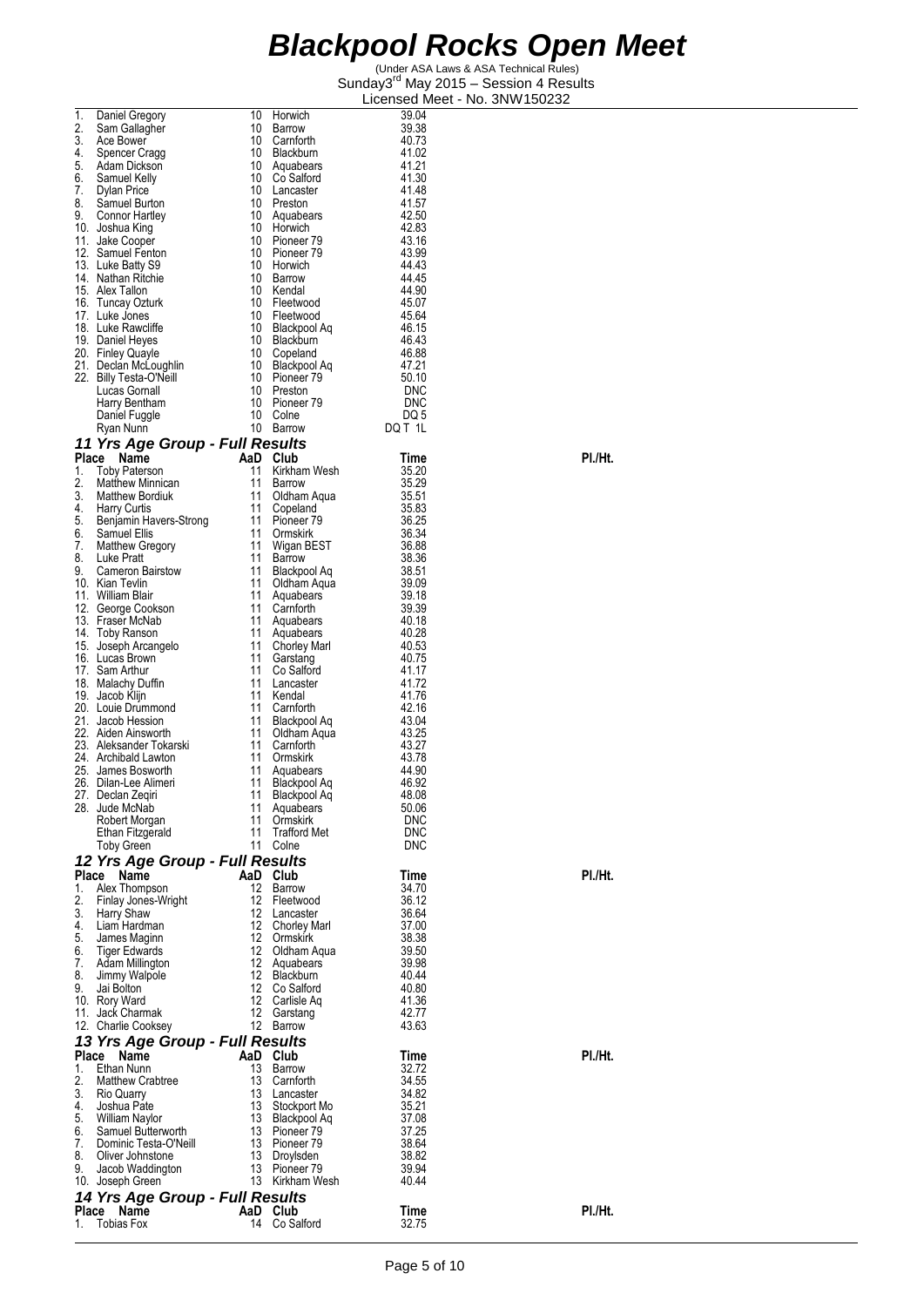| <b>Blackpool Rocks Open Meet</b> |  |  |  |
|----------------------------------|--|--|--|
|----------------------------------|--|--|--|

| 2.       | Ciaran Jarvis                              | 14  | Co Salford                      | 33.25              |         |
|----------|--------------------------------------------|-----|---------------------------------|--------------------|---------|
| 3.       | Jack Dixon                                 | 14  | Workington                      | 34.63              |         |
| 4.       | Daniel New                                 | 14  | Trafford Met                    | 35.01              |         |
| 5.       | Kai Collins                                |     | 14 Blackburn                    | 36.26              |         |
|          | 15 Yrs/Over Age Group - Full Results       |     |                                 |                    |         |
|          | Place<br>Name                              | AaD | Club                            | Time               | PI./Ht. |
| 1.       | Ryan Manchester                            | 21  | Bury & Elton                    | 28.78              |         |
| 2.       | Daniel Walsh                               | 17  | Trafford Met                    | 28.98              |         |
| 3.       | Samuel McCall                              | 17  | <b>Trafford Met</b>             | 29.41              |         |
| 4.       | Aidan Tevlin                               | 15  | Oldham Aqua                     | 31.98              |         |
| 5.       | Patrick Hill                               | 16  | Preston                         | 33.01              |         |
|          | 6. Dylan Slater                            |     | 15 Pioneer 79                   | 33.17              |         |
| 7.       | Ben Gregory                                | 15  | Horwich                         | 34.19              |         |
|          |                                            |     |                                 |                    |         |
|          |                                            |     |                                 |                    |         |
|          | <b>EVENT 404 Girls Open 100m Butterfly</b> |     |                                 |                    |         |
|          | 09 Yrs Age Group - Full Results            |     |                                 |                    |         |
| Place    | Name                                       |     | AaD Club                        | Time               | PI./Ht. |
| 1.       | Mia Smith                                  | 9   | Pioneer 79                      | 1:32.09            |         |
| 2.       | Elizabeth Wareing                          |     | 9 Lancaster                     | 1:40.62            |         |
| 3.       | Lily Lamb-Piercy                           |     | 9 Wigan                         | 1:40.73            |         |
| 4.       | Asha Turner Tarr                           |     | 9 Ellesmere Co                  | 1:45.15            |         |
| 5.       | Gabrielle Booth                            |     | 9 Oldham Aqua                   | 1:53.38            |         |
| 6.       | Charlotte Robinson                         |     | 9 Blackpool Aq                  | 1:55.20            |         |
|          |                                            |     |                                 |                    |         |
|          | 10 Yrs Age Group - Full Results            |     |                                 |                    |         |
| Place    | Name                                       |     | AaD Club                        | Time               | PI./Ht. |
| 1.       | Kirsten Dronsfield                         | 10  | Aquabears                       | 1:24.32            |         |
| 2.       | Rachel Hornby                              | 10  | Tyldesley                       | 1.24.44            |         |
| 3.       | Meadow Dronsfield                          | 10  | Aquabears                       | 1:28.81            |         |
| 4.       | Heidi Coldwell                             |     | 10 Lancaster                    | 1:32.77            |         |
| 5.       | Olivia Sheehan                             | 10  | Wigan BEST                      | 1:36.47            |         |
| 6.       | Lily Gregg                                 |     | 10 Pioneer 79                   | 1:40.15            |         |
| 7.       | Amelia Woods                               |     | 10 Fleetwood                    | 1.49.63            |         |
|          | 11 Yrs Age Group - Full Results            |     |                                 |                    |         |
|          | Place Name                                 |     | AaD Club                        | Time               | PI./Ht. |
| 1.       | Jennifer Green                             | 11  | Wigan BEST                      | 1:14.09            |         |
| 2.       | Mia Greenough                              | 11  | Wigan BEST                      | 1:16.00            |         |
| 3.       | Kimberley Burston                          | 11  | Oldham Aqua                     | 1:19.25            |         |
| 4.       | Leah Edwards                               | 11  | Co Salford                      | 1:19.40            |         |
| 5.       | Isobel Kelly                               | 11  | Kendal                          | 1:27.25            |         |
| 6.       | Alishia Heath                              | 11  | Pioneer 79                      | 1:34.70            |         |
| 7.       | Katherine Waters                           | 11  | Pioneer 79                      | 1:34.94            |         |
| 8.       | Leeza McHugh                               |     | 11 Fleetwood                    | 1:36.69            |         |
| 9.       | Kenzi Ormerod                              | 11  | Pioneer 79                      | 1:36.83            |         |
|          | 10. Connie Roberts                         |     | 11 Ormskirk                     | 1:40.59            |         |
|          | 11. Samantha Laister                       |     | 11 Oldham Aqua<br>11 Pioneer 79 | 1:46.84            |         |
|          | <b>Baylie Seery-Kelly</b>                  |     |                                 | DNF                |         |
|          | <b>Emily Nuttall</b>                       |     | 11 Pioneer 79                   | DQ SL              |         |
|          | 12 Yrs Age Group - Full Results            |     |                                 |                    |         |
|          | Place<br>Name                              | AaD | Club                            | Time               | PI./Ht. |
| 1.       | Simone Ellson                              | 12  | Pioneer 79                      | 1:11.97            |         |
| 2.       | Samantha Ashe                              | 12  | Blackpool Aq                    | 1.13.68            |         |
| 3.       | Izabel Forrest                             | 12  | Pioneer 79                      | 1:19.70            |         |
| 4.       | Sarah Catherall                            |     | 12 Oldham Aqua                  | 1:20.18            |         |
| 5.       | Caitlin Armstrong                          | 12  | Pioneer 79                      | 1:20.21            |         |
| 6.       | Niamh Speakman                             | 12  | Wigan BEST                      | 1:23.37            |         |
| 7.       | Lucy Stephenson                            | 12  | Copeland                        | 1:24.34            |         |
| 8.       | Alysha Garton                              |     | 12 Co Salford                   | 1:27.18            |         |
| 9.       | Josie Johnson                              | 12  | Kendal                          | 1:29.49            |         |
|          | 10. Ellie Lomax                            |     | 12 Oldham Aqua                  | 1:30.15            |         |
|          | 13 Yrs Age Group - Full Results            |     |                                 |                    |         |
|          | Place<br>Name                              |     | AaD Club                        | Time               | PI./Ht. |
| 1.       | Ella Bergin-Williams                       | 13  | Oldham Aqua                     | 1:12.88            |         |
| 2.       | Amelia MacLaren                            | 13  | Co Salford                      | 1:14.64            |         |
| 3.       | Hannah Sheehan                             | 13  | Wigan BEST                      | 1:15.16            |         |
| 4.<br>5. | Samantha Bruce                             |     | 13 Stockport Mo                 | 1:15.61            |         |
|          | Sydnie Bairstow                            | 13  | Blackpool Aq                    | 1:16.06            |         |
| 6.       | Emma White                                 |     | 13 Wigan BEST                   | 1.16.68            |         |
| 7.<br>8. | Lydia Denby                                | 13  | 13 Carnforth                    | 1:17.85            |         |
| 9.       | Fern McGovern<br><b>Charlotte Peacock</b>  |     | Blackpool Aq<br>13 Lancaster    | 1:21.77<br>1:26.07 |         |
|          |                                            |     |                                 |                    |         |
|          | 14 Yrs Age Group - Full Results            |     |                                 |                    |         |
|          | Place Name                                 |     | AaD Club                        | Time               | PI./Ht. |
| 1.       | Shona McGreevy                             |     | 14 Fleetwood                    | 1:13.57            |         |
| 2.       | Aimee Banks                                |     | 14 Carnforth                    | 1:13.98            |         |
| 3.       | Arina Klujeva                              |     | 14 Co Saltord                   | 1:15.05            |         |
| 4.       | Olivia Nicholls                            | 14  | Pioneer <sub>79</sub>           | 1:15.32            |         |
| 5.       | Mary Kemp                                  |     | 14 Fleetwood                    | 1:18.72            |         |
|          | 15 Yrs/Over Age Group - Full Results       |     |                                 |                    |         |
|          | Place Name                                 | AaD | Club                            | Time               | PI./Ht. |
| 1.       | Jessica Calderbank                         | 17  | Bury & Elton                    | 1:08.79            |         |
| 2.       | <b>Emily Reay</b>                          | 15  | Kendal                          | 1:10.38            |         |
| 3.       | <b>Emily Hall</b>                          |     | 15 Wigan BEST                   | 1:12.55            |         |
| 4.       | Kathryn Judkins                            | 18  | Aquabears                       | 1:15.22            |         |
| 5.       | Georgia Riley                              | 16  | Preston                         | 1:16.01            |         |
| 6.       | Chloe Jackson                              |     | 15 Ulverston                    | 1:18.29            |         |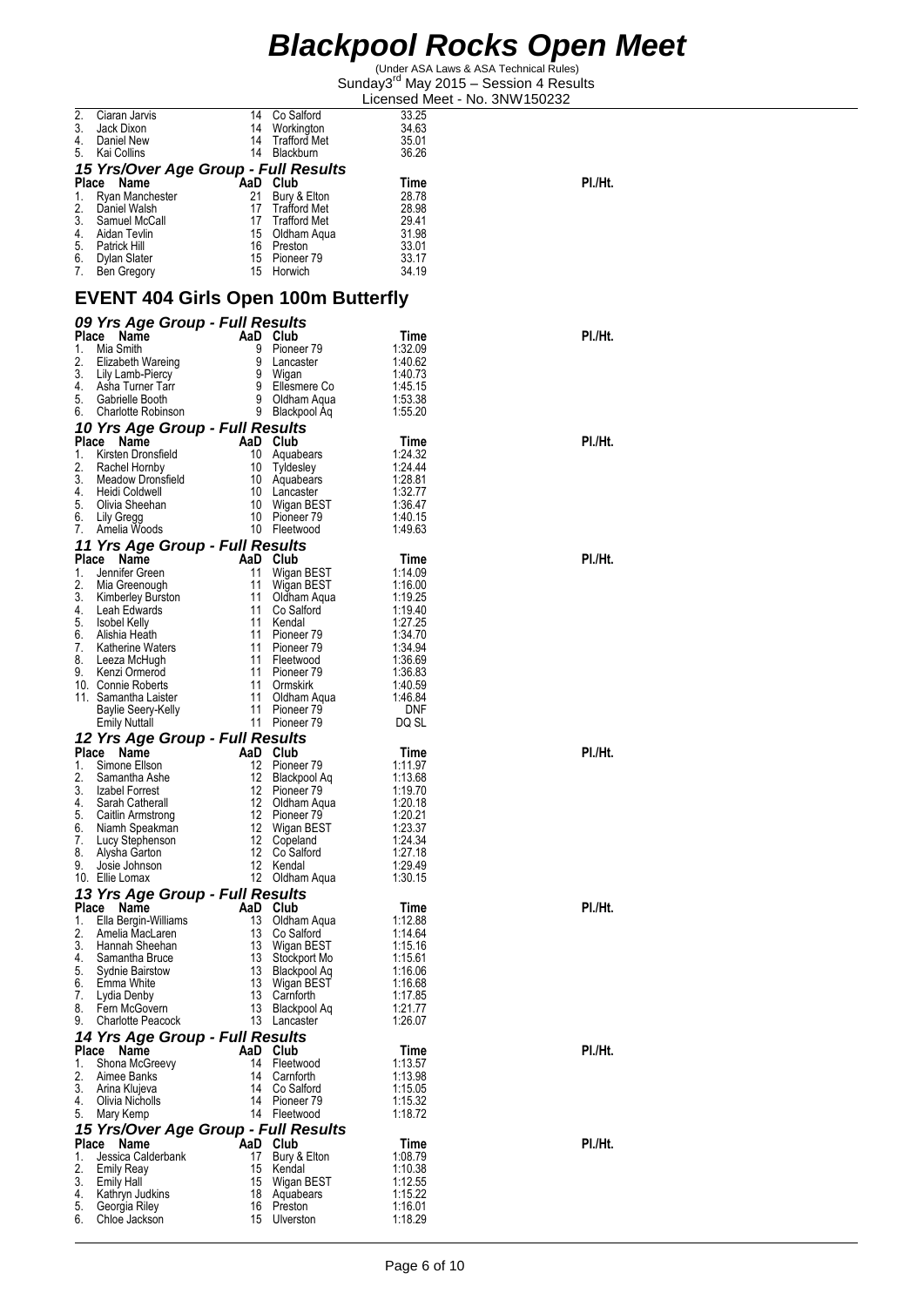(Under ASA Laws & ASA Technical Rules) Sunday3<sup>rd</sup> May 2015 - Session 4 Results Licensed Meet - No. 3NW150232

# **EVENT 405 Boys Open 200m Backstroke**

|          | 09 Yrs Age Group - Full Results               |        |                                  |                    |                    |                    |                    |
|----------|-----------------------------------------------|--------|----------------------------------|--------------------|--------------------|--------------------|--------------------|
| Place    | Name                                          |        | AaD Club                         | Time               | 50                 | 100                | 150                |
| 1.<br>2. | Elliot Woodburn<br>Aidan Duffin               | 9<br>9 | Kendal                           | 3:12.85<br>3:18.86 | 46.43<br>47.22     | 1:36.09<br>1:38.73 | 2:26.88<br>2:29.95 |
| 3.       | Matthew Hall                                  |        | Lancaster<br>9 Workington        | 3.29.16            | 47.86              | 1:42.56            | 2:36.25            |
|          | <b>Bailey Crowley</b>                         |        | 9 Fleetwood                      | DQ 7               |                    |                    |                    |
|          | William Havers-Strong                         |        | 9 Pioneer 79                     | DQ 7               |                    |                    |                    |
|          | 10 Yrs Age Group - Full Results               |        |                                  |                    |                    |                    |                    |
|          | Place Name                                    |        | AaD Club                         | Time               | 50                 | 100                | 150                |
| 1.       | Daniel Gregory                                |        | 10 Horwich                       | 2:58.92            | 42.13              | 1:28.94            | 2:15.53            |
| 2.       | Sam Gallagher                                 |        | 10 Barrow                        | 3:02.24            | 43.84              | 1:30.54            | 2:17.68            |
| 3.       | Adam Dickson                                  |        | 10 Aquabears                     | 3:08.21            | 45.56              | 1:33.68            | 2:22.54            |
| 4.       | Connor Hartley                                |        | 10 Aquabears                     | 3:08.88            |                    |                    |                    |
| 5.<br>6. | Samuel Burton<br>Jake Cooper                  |        | 10 Preston<br>10 Pioneer 79      | 3:11.41<br>3:14.10 | 44.81<br>46.78     | 1:34.20<br>1:37.07 | 2:25.16<br>2:27.50 |
| 7.       | Brett Newcombe                                |        | 10 Fleetwood                     | 3:15.96            | 46.54              | 1:36.34            | 2:27.31            |
| 8.       | Ryan Nunn                                     |        | 10 Barrow                        | 3:38.38            |                    |                    |                    |
|          | Thomas Redshaw                                |        | 10 Co Salford                    | <b>DNC</b>         |                    |                    |                    |
|          | <b>Finley Quayle</b>                          |        | 10 Copeland                      | DQ 7               |                    |                    |                    |
|          | 11 Yrs Age Group - Full Results               |        |                                  |                    |                    |                    |                    |
|          | Place Name                                    |        | AaD Club                         | Time               | 50                 | 100                | 150                |
| 1.       | Benjamin Havers-Strong                        | 11     | Pioneer <sub>79</sub>            | 2:42.41            | 38.39              | 1:19.53            | 2:01.24            |
| 2.       | <b>Toby Paterson</b>                          |        | 11 Kirkham Wesh                  | 2:42.57            | 38.10              | 1:19.74            | 2:02.01            |
| 3.<br>4. | <b>Matthew Gregory</b>                        |        | 11 Wigan BEST                    | 2:45.50            | 38.87              | 1:21.29            | 2:04.00            |
| 5.       | Joseph Chappell<br>Max Adams                  | 11     | 11 Fleetwood<br>Co Salford       | 2:45.88<br>2:49.86 | 40.34<br>39.31     | 1:23.49<br>1:22.48 | 2:05.21<br>2:05.91 |
| 6.       | Samuel Coulthard                              |        | 11 Leyland Barr                  | 2:49.87            | 41.12              | 1:25.20            | 2:08.75            |
| 7.       | Luke Pratt                                    |        | 11 Barrow                        | 2:52.13            | 40.32              | 1:23.78            | 2:09.50            |
| 8.       | William Blair                                 |        | 11 Aquabears                     | 2:59.20            | 42.66              | 1:28.27            | 2:14.64            |
| 9.       | Jacob Klijn                                   |        | 11 Kendal                        | 3:07.98            | 44.57              | 1:33.14            | 2:21.25            |
| 10.      | Jacob Hession                                 | 11     | Blackpool Aq                     | 3:11.30            | 45.30              | 1:35.75            | 2:25.50            |
|          | 11. Malachy Duffin                            |        | 11 Lancaster                     | 3:12.43<br>DQ 7    | 43.47              | 1:31.89            | 2:22.21            |
|          | Cameron Bairstow<br>Ethan Pritchard           |        | 11 Blackpool Aq<br>11 Co Salford | DQ 7               |                    |                    |                    |
|          | Matthew Minnican                              |        | 11 Barrow                        | DQ 7               |                    |                    |                    |
|          | Samuel Ellis                                  |        | 11 Ormskirk                      | DQ 7               |                    |                    |                    |
|          | 12 Yrs Age Group - Full Results               |        |                                  |                    |                    |                    |                    |
|          | Place Name                                    |        | AaD Club                         | Time               | 50                 | 100                | 150                |
| 1.       | Jake Wissett                                  |        | 12 Ormskirk                      | 2:40.41            | 37.27              | 1:18.25            | 2:00.01            |
| 2.       | Finlay Jones-Wright                           |        | 12 Fleetwood                     | 2:41.57            | 38.58              | 1:19.85            | 2:01.45            |
| 3.       | Luke Adams                                    |        | 12 Co Salford                    | 2:45.01            | 38.93              | 1:20.46            | 2:03.18            |
| 4.       | Harry Shaw                                    |        | 12 Lancaster                     | 2:48.86            | 40.29              | 1:22.99            | 2:05.95            |
| 5.<br>6. | Thomas Klijn<br>Jai Bolton                    |        | 12 Kendal<br>12 Co Salford       | 2:54.64<br>2:57.88 | 41.45<br>43.67     | 1:25.67<br>1:28.43 | 2:11.17<br>2:13.94 |
| 7.       | Adam Millington                               |        | 12 Aquabears                     | 3:02.91            | 43.04              | 1:30.48            | 2:17.93            |
|          | 13 Yrs Age Group - Full Results               |        |                                  |                    |                    |                    |                    |
|          | Place Name                                    |        | AaD Club                         | Time               | 50                 | 100                | 150                |
| 1.       | Oliver Johnstone                              |        | 13 Droylsden                     | 2:43.14            | 38.65              | 1:20.29            | 2:01.90            |
|          | 14 Yrs Age Group - Full Results               |        |                                  |                    |                    |                    |                    |
|          | Place Name                                    |        | AaD Club                         | Time               | 50                 | 100                | 150                |
| 1.       | Ciaran Jarvis                                 |        | 14 Co Salford                    | 2:32.86            | 36.14              | 1:15.49            | 1:55.01            |
| 2.       | Jack Dixon                                    |        | 14 Workington                    | 2:35.63            | 36.55              | 1:17.96            | 1:58.75            |
|          | 15 Yrs/Over Age Group - Full Results          |        |                                  |                    |                    |                    |                    |
|          | Place Name                                    |        | AaD Club                         | Time               | 50                 | 100                | 150                |
|          | 1. Ryan Manchester                            |        | 21 Bury & Elton                  | 2:21.13            | 31.27              | 1:06.89            | 1:43.61            |
|          | 2. Ben Gregory                                |        | 15 Horwich                       | 2:39.73            | 36.72              | 1:17.15            | 2:00.17            |
|          |                                               |        |                                  |                    |                    |                    |                    |
|          | <b>EVENT 406 Girls Open 100m Breaststroke</b> |        |                                  |                    |                    |                    |                    |
|          | 09 Yrs Age Group - Full Results               |        |                                  |                    |                    |                    |                    |
|          | Place Name                                    |        | AaD Club                         | Time               | 50                 |                    |                    |
| 1.       | Mia Smith                                     | 9      | Pioneer <sub>79</sub>            | 1:43.51            | 49.19              |                    |                    |
| 2.       | Ella Blocksridge                              | 9      | Co Salford                       | 1:43.54            | 48.99              |                    |                    |
| 3.       | Elizabeth Wareing                             | 9      | Lancaster                        | 1:43.62            | 48.78              |                    |                    |
| 4.       | Faye Milburn                                  |        | 9 Carlisle Aq                    | 1:45.33            | 48.40              |                    |                    |
| 5.       | Lucy Dixon                                    | 9      | Horwich                          | 1:45.89            | 49.32              |                    |                    |
| 6.       | Isobelle Robb                                 | 9      | Tyldesley                        | 1:47.01            | 50.24              |                    |                    |
| 7.<br>8. | <b>Emily Gaskell</b><br>Asha Turner-Tarr      | 9<br>9 | Wigan BEST<br>Ellesmere Co       | 1:49.92            | 51.54<br>54.18     |                    |                    |
| 9.       | Hannah McMillan                               | 9      | Carnforth                        | 1:52.22<br>1:53.24 | 53.08              |                    |                    |
|          | 10. Alice Jones                               | 9      | Preston                          | 1:53.45            | 56.75              |                    |                    |
|          | 11. Maia Bishop                               | 9      | Carnforth                        | 1:58.89            | 55.29              |                    |                    |
|          | 12. Sarah Brook                               | 9      | Blackpool Aq                     | 1:59.58            | 56.85              |                    |                    |
|          | 13. Amy Crook                                 | 9      | Horwich                          | 1:59.97            | 57.33              |                    |                    |
|          | 14. Ellie Ashton                              | 9<br>9 | Oldham Aqua                      | 2:01.17            | 56.36              |                    |                    |
|          | 15. Jessica Cocker<br>16. Freya Iddon         |        | Oldham Aqua<br>9 Fleetwood       | 2:04.96<br>2:21.32 | 1:00.44<br>1:07.18 |                    |                    |
|          | Eve Dorrington                                | 9      | Aquabears                        | DQ 7               |                    |                    |                    |
|          | Anya White                                    |        | 9 Carnforth                      | DQ 7               |                    |                    |                    |
|          | 10 Yrs Age Group - Full Results               |        |                                  |                    |                    |                    |                    |
|          | Place Name                                    |        | AaD Club                         | Time               | 50                 |                    |                    |
| 1.       | Naomi Ward                                    | 10     | Carlisle Aq                      | 1:35.84            | 45.53              |                    |                    |
| 2.       | Emelie Byrom                                  | 10     | Oldham Aqua                      | 1:37.70            | 45.63              |                    |                    |
| 3.       | <b>Beth Hartwell</b>                          |        | 10 Pioneer 79                    | 1:38.19            | 46.02              |                    |                    |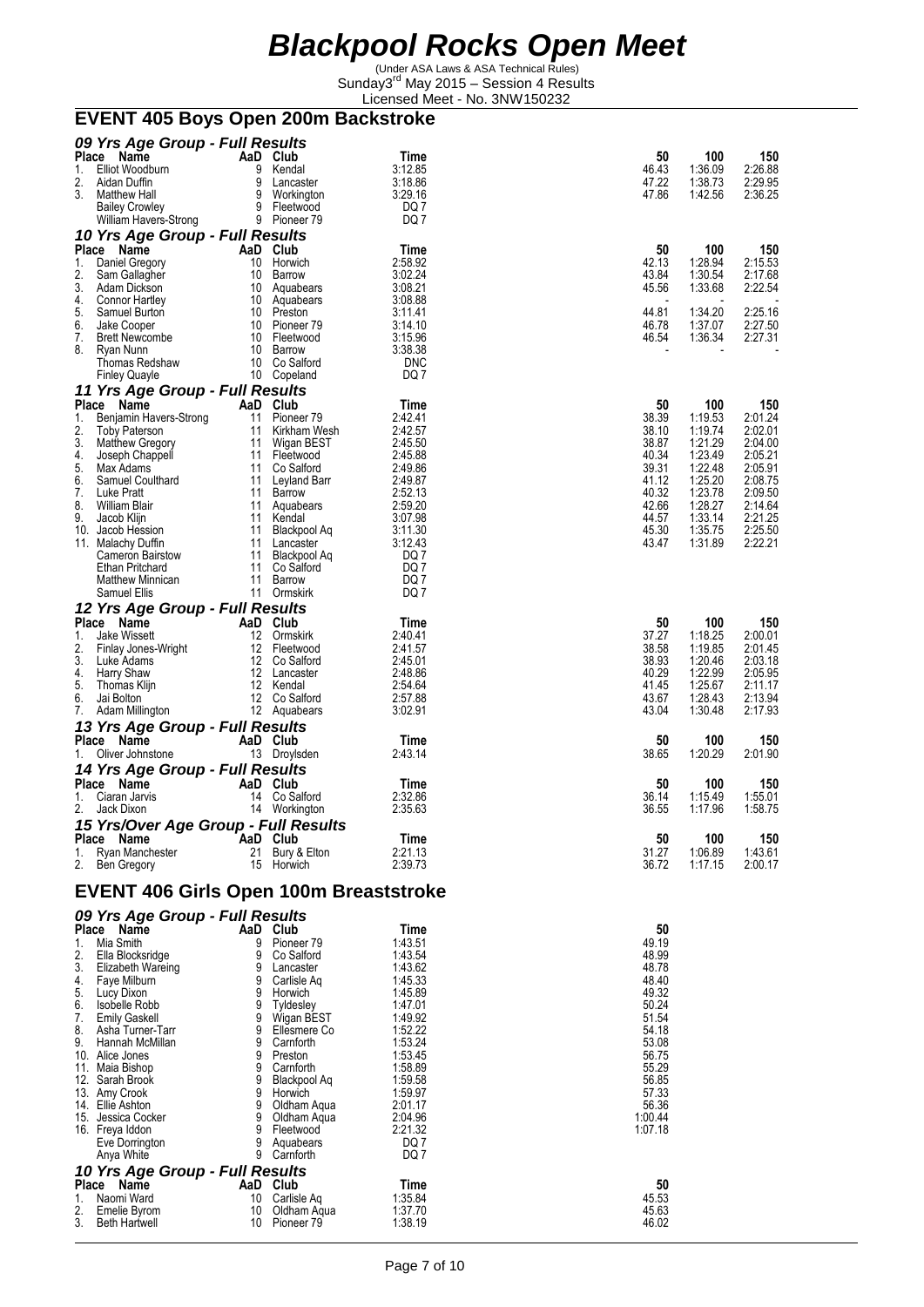| 4. | Jessica Murray                  | 10       | Co Salford                   | 1:38.22 | 46.05 |
|----|---------------------------------|----------|------------------------------|---------|-------|
| 5. | Heidi Coldwell                  | 10       | Lancaster                    | 1:38.58 | 45.92 |
| 6. | Jessica Simpson                 | 10       | Pioneer 79                   | 1:39.30 | 47.08 |
| 7. | Jessica Prokas                  | 10       | Carlisle Aq                  | 1.40.25 | 48.19 |
| 8. | Lola Baron                      | 10       | Blackburn                    | 1.42.73 | 48.75 |
|    |                                 |          |                              |         |       |
| 9. | Lily Gregg                      |          | 10 Pioneer 79                | 1:44.19 | 49.45 |
|    | 10. Ella Prescott               | 10       | Ormskirk                     | 1.45.00 | 47.85 |
|    | 11. Olivia Sheehan              | 10       | Wigan BEST                   | 1:45.12 | 49.15 |
|    | 12. Rebecca Thomas Reid         | 10       | Kirkham Wesh                 | 1:46.05 | 49.66 |
|    | 13. Eleanor New                 | 10       | <b>Trafford Met</b>          | 1:46.36 | 51.12 |
|    |                                 |          |                              |         |       |
|    | 14. Beth Hyland                 | 10       | <b>Trafford Met</b>          | 1.47.77 | 50.59 |
|    | 15. Erika Reid                  |          | 10 Blackpool Aq              | 1:48.21 | 50.73 |
|    | 16. Jessica Zhou                | 10       | Blackpool Ag                 | 1:48.35 | 51.22 |
|    | 17. Emma Pomfret                | 10       | Blackpool Aq                 | 1.48.80 | 51.96 |
|    | 18. Isabelle New                | 10       | Trafford Met                 | 1.49.12 | 50.97 |
|    | 19. Amelia Woods                | 10       | Fleetwood                    | 1.50.60 | 52.39 |
|    |                                 |          |                              |         |       |
|    | 20. Katelyn Croasdale-Cleg      | 10       | Preston                      | 1.50.92 | 52.05 |
|    | 21. Louise Stritch              |          | 10 Preston                   | 2:04.81 | 59.57 |
|    | 11 Yrs Age Group - Full Results |          |                              |         |       |
|    |                                 |          |                              |         |       |
|    | Place Name                      | AaD Club |                              | Time    | 50    |
| 1. | Isabelle Hartley                | 11       | Aquabears                    | 1:29.99 | 43.05 |
| 2. | Eve Corrigan                    | 11       | Bury & Elton                 | 1:30.79 | 42.36 |
| 3. | Mia Radcliffe-Dudley            | 11       | Oldham Aqua                  | 1.31.88 | 42.76 |
| 4. |                                 | 11       | Carlisle Aq                  | 1:32.19 | 44.22 |
|    | Sophie Milburn                  |          |                              |         |       |
| 5. | Aimee Lawrence                  | 11       | Co Salford                   | 1:32.94 | 44.72 |
| 6. | Alice Eastwood                  | 11       | Kendal                       | 1:33.24 | 44.40 |
| 7. | Alishia Heath                   | 11       | Pioneer 79                   | 1.35.62 | 45.85 |
| 8. | Emma Hughes                     | 11       | Aquabears                    | 1:38.18 | 46.05 |
| 9. | Alice Sands                     | 11       | Carnforth                    | 1:38.47 | 44.21 |
|    |                                 | 11       |                              |         | 46.02 |
|    | 10. Kimberley Burston           |          | Oldham Aqua                  | 1:38.57 |       |
|    | 11. Baylie Seery-Kelly          | 11       | Pioneer 79                   | 1:41.34 | 47.55 |
|    | 12. Millie Waddington           | 11       | Pioneer 79                   | 1:41.62 | 47.60 |
|    | 13. Alexandra Brophy            | 11       | Kirkham Wesh                 | 1:41.68 | 46.97 |
|    | 14. Connie Roberts              | 11       | Ormskirk                     | 1:41.85 | 48.68 |
|    | 15. Kenzi Ormerod               | 11       | Pioneer 79                   | 1:42.30 | 49.04 |
|    |                                 |          |                              |         |       |
|    | 16. Emily Unsworth              | 11       | Aquabears                    | 1.42.60 | 48.79 |
|    | 17. Emily Brook                 | 11       | Blackpool Aq                 | 1:43.00 | 49.15 |
|    | 18. Katherine Waters            | 11       | Pioneer 79                   | 1:43.52 | 50.10 |
|    | 19. Abbie Burton                | 11       | Preston                      | 1.44.30 | 48.31 |
|    | 20. Georgia Thomson             | 11       | Ormskirk                     | 1:44.50 | 50.27 |
|    |                                 | 11       | Ormskirk                     | 1:48.28 | 52.21 |
|    | 21. Freya Wissett               |          |                              |         |       |
|    | 22. Samantha Laister            | 11       | Oldham Aqua                  | 1:50.15 | 50.92 |
|    | 23. Sophia Larkin               | 11       | <b>Blackpool Aq</b>          | 1:51.98 | 52.99 |
|    | 24. Emily Oldham                | 11       | Aquabears                    | 1:55.46 | 53.49 |
|    |                                 |          |                              |         |       |
|    |                                 |          |                              |         |       |
|    | 25. Abigail Singleton           | 11       | Fleetwood                    | 2:00.21 | 55.42 |
|    | Isabella Harkins                | 11       | Blackpool Aq                 | DQ 8    |       |
|    | <b>Isobel Kelly</b>             |          | 11 Kendal                    | DQ 8    |       |
|    |                                 |          |                              |         |       |
|    | 12 Yrs Age Group - Full Results |          |                              |         |       |
|    | Place Name                      | AaD      | Club                         | Time    | 50    |
| 1. | Emily McNeill                   | 12       | Blackpool Aq                 | 1:25.42 | 40.17 |
| 2. | Megan Jones                     | 12       | Kendal                       | 1:26.13 | 40.97 |
| 3. | Emma Blair                      | 12       | Aquabears                    | 1:28.01 | 41.64 |
|    |                                 |          |                              |         |       |
| 4. | Kiera Richmond                  | 12       | Carnforth                    | 1:29.62 | 42.40 |
| 5. | Izabel Forrest                  | 12       | Pioneer 79                   | 1:29.80 | 42.77 |
| 6. | Jessica Critchley               |          | 12 Garstang                  | 1:30.00 | 42.90 |
| 7. | <b>Charlotte Collin</b>         |          | 12 Pioneer 79                | 1:31.36 | 42.69 |
| 8. | Hannah Eaton                    |          | 12 Lancaster                 | 1:31.82 | 43.23 |
| 9. | Niamh Speakman                  |          | 12 Wigan BEST                | 1:31.91 | 43.56 |
|    | 10. Samantha Hobson             |          | 12 Blackburn                 | 1:32.83 | 43.75 |
|    |                                 |          | 12 Pioneer 79                |         | 44.40 |
|    | 11. Caitlin Armstrong           |          |                              | 1:33.56 |       |
|    | 12. Taija Smith                 |          | 12 Fleetwood                 | 1:33.77 | 44.40 |
|    | 13. Amelia Smith                | 12       | Garstang                     | 1:34.13 | 43.92 |
|    | 14. Sarah Catherall             |          | 12 Oldham Aqua               | 1:34.57 | 45.24 |
|    | 15. Emma Dickson                |          | 12 Aquabears                 | 1:37.43 | 46.42 |
|    | 16. Hollie Hodkinson            |          | 12 Aquabears                 | 1.37.68 | 46.90 |
|    | 17. Mia Nobbs                   |          | 12 Pioneer 79                | 1:37.75 | 45.18 |
|    |                                 |          |                              |         |       |
|    | 18. Daisy Moorhouse             |          | 12 Aquabears                 | 1:38.09 | 47.41 |
|    | 19. Madeleine Rogan             |          | 12 Pioneer 79                | 1:38.54 | 46.80 |
|    | 20. Ellie Thompson              |          | 12 Aquabears                 | 1:38.78 | 46.48 |
|    | 21. Alisha Hogan                |          | 12 Horwich                   | 1:38.99 | 44.78 |
|    | 22. Josie Johnson               |          | 12 Kendal                    | 1.39.61 | 47.45 |
|    |                                 |          | 12 Lancaster                 | 1:39.74 | 45.83 |
|    | 23. Pippa Dunk                  |          | 12 Colne                     |         | 44.68 |
|    | 24. Eleanor Fuggle              |          |                              | 1:40.47 |       |
|    | 25. Fallon Cooney               |          | 12 Aquabears                 | 1:41.42 | 46.97 |
|    | 26. Erin Hoy                    |          | 12 Ormskirk                  | 1:42.99 | 48.15 |
|    | 27. Beth Moulton                |          | 12 Aquabears                 | 1:45.57 | 50.16 |
|    | 28. Isobel Pauline              |          | 12 Aquabears                 | 1:45.73 | 48.95 |
|    | 29. Nadia Edwards               |          | 12 Aquabears                 | 1:49.74 | 48.97 |
|    |                                 |          |                              |         |       |
|    | 30. Hermione Worrall            |          | 12 Aquabears                 | 1.51.29 | 52.79 |
|    | 13 Yrs Age Group - Full Results |          |                              |         |       |
|    | Place Name                      | AaD Club |                              | Time    | 50    |
| 1. |                                 | 13       |                              |         | 38.91 |
|    | Daisy Jones                     |          | Biddulph                     | 1:22.52 |       |
| 2. | Ellie Ward                      |          | 13 Pioneer 79                | 1:24.00 | 39.88 |
| 3. | Ellie Pomfret                   | 13       | Blackpool Aq                 | 1:24.57 | 39.88 |
| 4. | Sydney Atkinson                 |          | 13 Barrow                    | 1:27.19 | 41.26 |
| 5. | <b>Emily Sharpe</b>             |          | 13 Pioneer 79                | 1:31.20 | 43.31 |
| 6. | Sydnie Bairstow                 | 13       | Blackpool Aq                 | 1:32.15 | 43.11 |
| 7. | Emma White                      |          | 13 Wigan BEST<br>13 Ormskirk | 1:32.33 | 43.58 |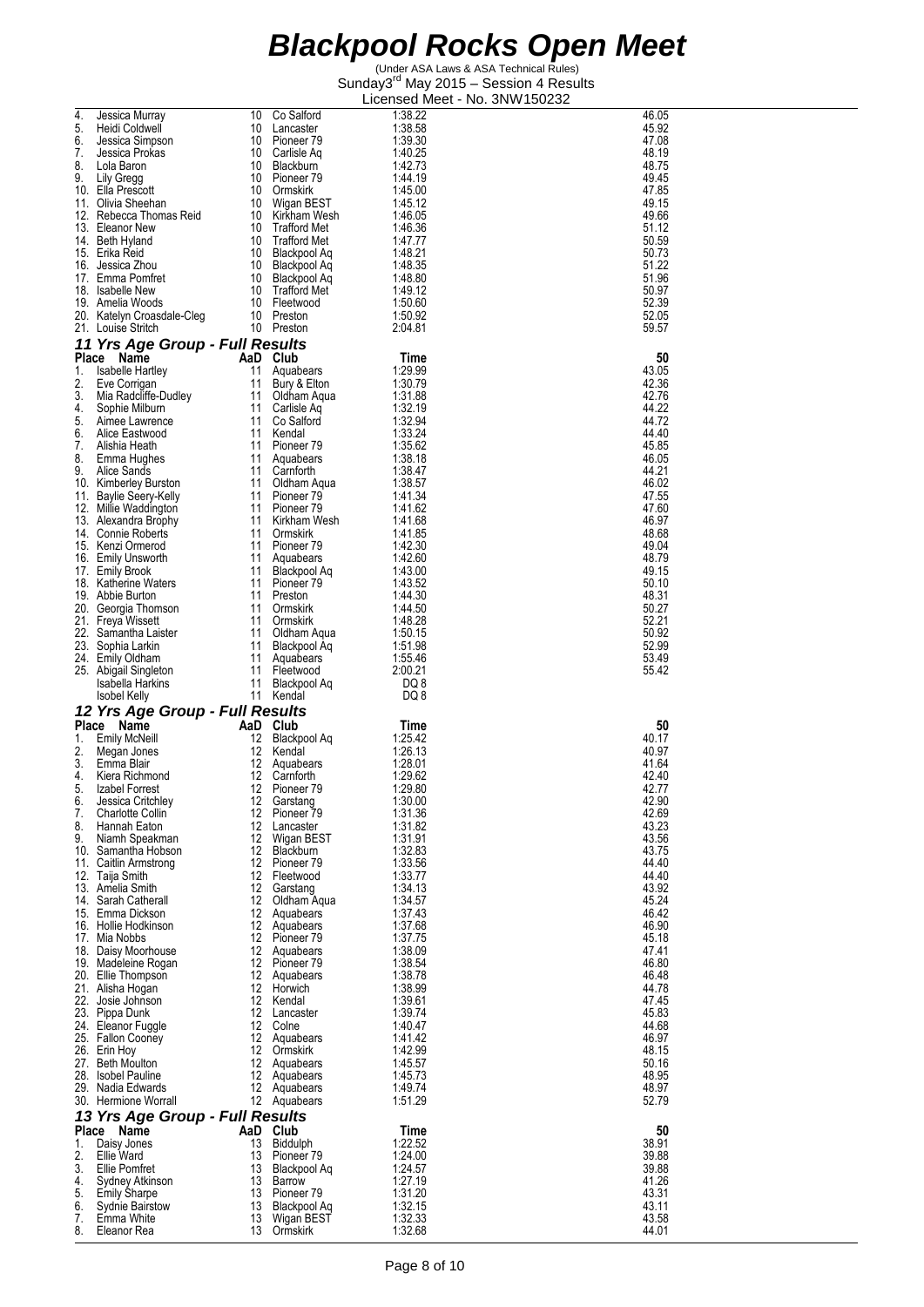| 9.           | Lydia Denby<br>10. Ella Bleasdale               | 13<br>13 | Carnforth<br>Co Salford          | 1:33.24<br>1:34.10 | 44.35<br>44.52 |
|--------------|-------------------------------------------------|----------|----------------------------------|--------------------|----------------|
|              | 11. Gemma Crott                                 | 13       | Oldham Aqua                      | 1:35.21            | 45.37          |
|              | 12. Erin Leaver<br>13. Kara Pedley              | 13       | Pioneer 79<br>13 Pioneer 79      | 1:36.62<br>1.38.30 | 44.87<br>47.13 |
|              | 14 Yrs Age Group - Full Results                 |          |                                  |                    |                |
| Place        | Name                                            |          | AaD Club                         | Time               | 50             |
| 1.<br>2.     | Shona McGreevy                                  | 14<br>14 | Fleetwood                        | 1:20.88<br>1:29.50 | 37.70<br>41.97 |
| 3.           | Amy Shaw<br>Chloe Davey                         | 14       | Lancaster<br>Oldham Aqua         | 1:29.60            | 42.25          |
| 4.           | Joanna Flowers                                  | 14       | Blackpool Aq                     | 1:32.72            | 43.40          |
| 5.<br>6.     | Sadie Spencer<br>Holly Jones                    |          | 14 Carnforth<br>14 Biddulph      | 1:33.91<br>1:35.10 | 44.21<br>44.39 |
|              | 15 Yrs/Over Age Group - Full Results            |          |                                  |                    |                |
| Place        | Name                                            |          | AaD Club                         | Time               | 50             |
| 1.<br>2.     | Jessica Calderbank<br>Eleanor Moss              | 17<br>15 | Bury & Elton<br>Garstang         | 1:21.71<br>1:22.51 | 38.25<br>38.54 |
| 3.           | Amelia Sykes                                    | - 15     | Lancaster                        | 1:22.52            | 38.92          |
| 4.           | Chloe Whatmough                                 | 15       | Aquabears                        | 1:22.97            | 39.27          |
| 5.<br>6.     | Annabelle McBratney<br>Rebecca Moore            | 16<br>15 | Barrow<br>Preston                | 1.23.03<br>1:26.84 | 38.96<br>40.73 |
| 7.           | Jasmine Simpson                                 | 15       | Oldham Aqua                      | 1:27.00            | 40.99          |
| 8.           | Chloe Jackson                                   | 15       | Ulverston                        | 1.33.77            | 42.50          |
|              | <b>EVENT 407 Boys Open 100m Freestyle</b>       |          |                                  |                    |                |
|              | 09 Yrs Age Group - Full Results                 |          |                                  |                    |                |
| Place        | Name                                            |          | AaD Club                         | Time               | 50             |
| 1.           | McKennzie Ronson Horro                          | 9        | Carnforth                        | 1:17.78            | 37.01          |
| 2.<br>3.     | Aidan Duffin<br><b>Bailey Crowley</b>           | 9<br>9   | Lancaster<br>Fleetwood           | 1:24.36<br>1:24.89 | 39.80<br>39.25 |
| 4.           | Luca Morelli                                    | 9        | Blackpool Aq                     | 1.26.62            | 40.84          |
| 5.<br>6.     | William Havers-Strong<br>Seth Edwards           | 9<br>9   | Pioneer 79<br>Aquabears          | 1:27.00<br>1:30.25 | 42.42<br>42.09 |
| 7.           | Owain Heathcote-Jones                           | 9        | Preston                          | 1.31.40            | 42.02          |
| 8.           | <b>Bradley Slater</b>                           |          | 9 Pioneer 79                     | 1.46.55            | 59.44          |
| <b>Place</b> | 10 Yrs Age Group - Full Results<br>Name         |          | AaD Club                         |                    | 50             |
| 1.           | Rees Horan                                      | 10       | Blackpool Aq                     | Time<br>1:18.23    | 37.20          |
| 2.           | Connor Hartley                                  | 10       | Aquabears                        | 1:18.86            | 38.24          |
| 3.<br>4.     | Samuel Kelly<br>Ace Bower                       | 10<br>10 | Co Salford<br>Carnforth          | 1:18.93<br>1.19.42 | 36.93<br>37.61 |
| 5.           | Joshua King                                     | 10       | Horwich                          | 1:19.97            | 40.51          |
| 6.<br>7.     | Daniel Gregory<br>Alex Tallon                   | 10<br>10 | Horwich<br>Kendal                | 1:21.31<br>1.22.39 | 37.89<br>39.23 |
| 8.           | Samuel Fenton                                   | 10       | Pioneer 79                       | 1:23.18            | 38.86          |
| 9.           | Jack Parkinson                                  | 10       | Fleetwood                        | 1:23.56            | 39.51<br>38.47 |
| 11.          | 10. Adam Dickson<br><b>Finley Quayle</b>        | 10<br>10 | Aquabears<br>Copeland            | 1.23.65<br>1:24.16 | 39.32          |
| 12.          | Joshua Latham                                   | 10       | Aquabears                        | 1:24.23            | 40.36          |
|              | 13. Tuncay Ozturk<br>14. Jake Cooper            | 10<br>10 | Fleetwood<br>Pioneer 79          | 1:26.15<br>1:26.90 | 41.00<br>42.08 |
|              | 15. Luke Batty S9                               | 10       | Horwich                          | 1:27.01            | 42.06          |
|              | 16. Brett Newcombe<br>17. Daniel Fuggle         | 10<br>10 | Fleetwood<br>Colne               | 1.27.11<br>1:28.04 | 41.04<br>42.00 |
|              | 18. Luke Jones                                  | 10       | Fleetwood                        | 1:29.00            | 40.84          |
|              | 19. Luke Rawcliffe<br>20. Declan McLoughlin     | 10<br>10 | Blackpool Aq                     | 1:32.54<br>1:35.54 | 43.22<br>42.80 |
|              | Harry Bentham                                   | 10       | Blackpool Aq<br>Pioneer 79       | <b>DNC</b>         |                |
|              | Lucas Gornall                                   | 10       | Preston                          | <b>DNC</b>         |                |
|              | Daniel Heyes<br>11 Yrs Age Group - Full Results | 10       | Blackburn                        | DQ 9               |                |
| Place        | Name                                            |          | AaD Club                         | Time               | 50             |
| 1.           | <b>Matthew Bordiuk</b>                          | 11       | Oldham Aqua                      | 1:07.56            | 32.01          |
| 2.<br>3.     | <b>Harry Curtis</b><br>Benjamin Havers-Strong   | 11<br>11 | Copeland<br>Pioneer 79           | 1:07.81<br>1:08.12 | 32.53<br>33.16 |
| 4.           | Samuel Ellis                                    | 11       | Ormskirk                         | 1:09.23            | 33.59          |
| 5.<br>6.     | Joseph Chappell<br><b>Matthew Gregory</b>       | 11<br>11 | Fleetwood<br>Wigan BEST          | 1:09.78<br>1:10.24 | 33.58<br>33.53 |
| 7.           | <b>Charles Moore</b>                            | 11       | Carnforth                        | 1:10.65            | 33.76          |
| 8.<br>9.     | George Cookson<br><b>Matthew Minnican</b>       | 11<br>11 | Carnforth<br>Barrow              | 1:11.98<br>1:12.23 | 35.45<br>34.58 |
|              | 10. Liam Donohoe                                | 11       | Horwich                          | 1:12.32            | 34.91          |
|              | 11. Luke Pratt                                  | 11       | Barrow                           | 1:14.06            | 35.81          |
|              | 12. Fraser McNab<br>13. Aleksander Tokarski     | 11<br>11 | Aquabears<br>Carnforth           | 1:16.20<br>1:16.24 | 36.58<br>37.10 |
|              | 14. Toby Ranson                                 | 11       | Aquabears                        | 1:16.26            | 36.68          |
|              | 15. Joseph Arcangelo<br>16. William Blair       | 11<br>11 | <b>Chorley Marl</b><br>Aquabears | 1:16.32<br>1:17.93 | 36.31<br>37.36 |
|              | 17. Kian Tevlin                                 | 11       | Oldham Aqua                      | 1:19.25            | 38.31          |
|              | 18. Aiden Ainsworth<br>19. Ethan Pritchard      | 11<br>11 | Oldham Aqua                      | 1:19.49<br>1:19.78 | 37.68<br>37.45 |
|              | 20. Angus Lawton                                | 11       | Co Salford<br>Ormskirk           | 1:20.03            | 37.87          |
|              | 21. Malachy Duffin                              | 11       | Lancaster                        | 1:20.67            | 37.73          |
|              | 22. Maximus Knowles<br>23. Archibald Lawton     | 11<br>11 | Aquabears<br>Ormskirk            | 1:20.82<br>1:21.73 | 38.27<br>39.24 |
|              | 24. Louie Drummond                              | 11       | Carnforth                        | 1:25.34            | 39.07          |
|              | 25. James Bosworth                              | 11       | Aquabears                        | 1:26.35            | 39.73          |